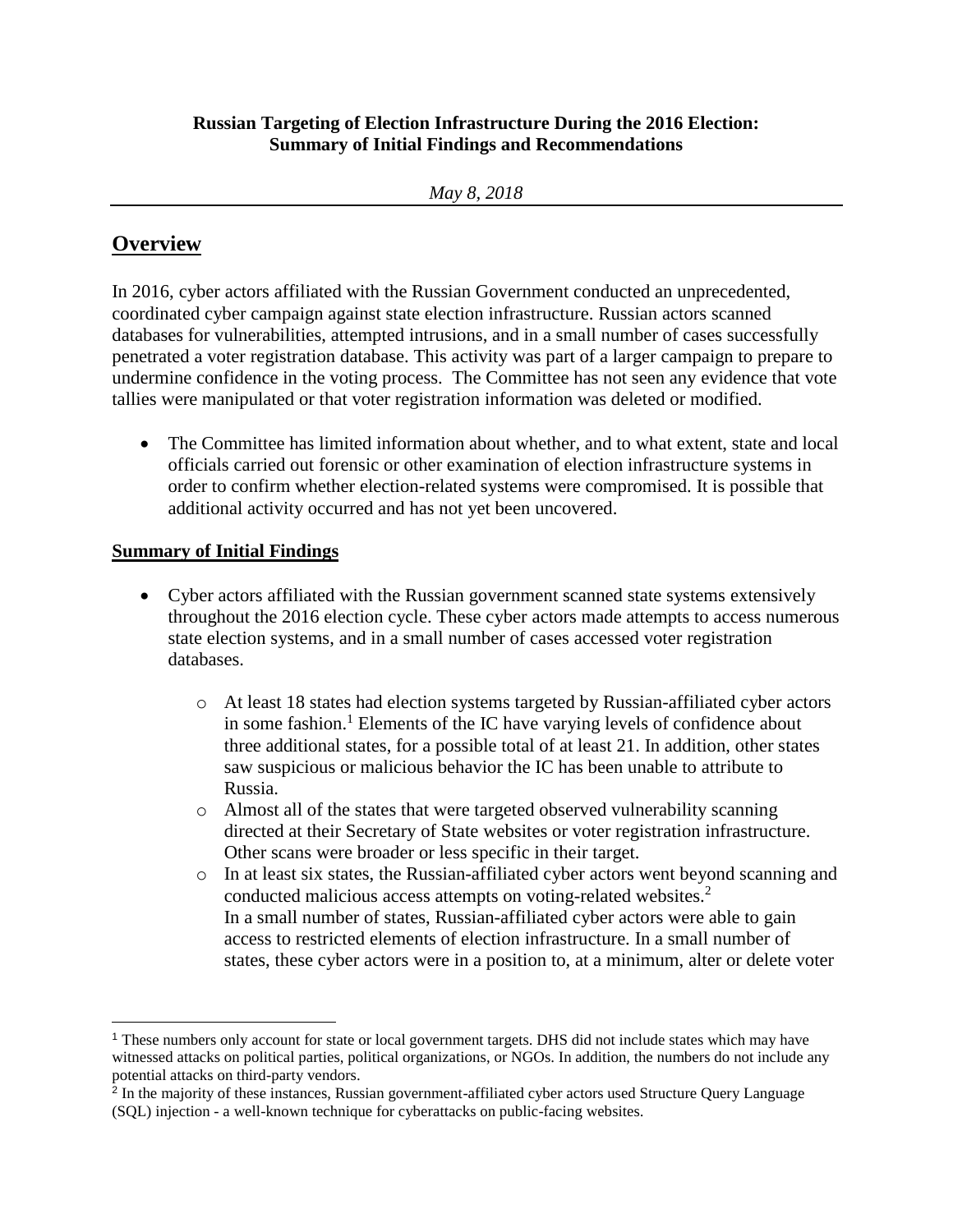registration data; however, they did not appear to be in a position to manipulate individual votes or aggregate vote totals.

- The Committee found that in addition to the cyber activity directed at state election infrastructure, Russia undertook a wide variety of intelligence-related activities targeting the U.S. voting process. These activities began at least as early as 2014, continued through Election Day 2016, and included traditional information gathering efforts as well as operations likely aimed at preparing to discredit the integrity of the U.S. voting process and election results.
- The Committee's assessments, as well as the assessments of the Department of Homeland Security (DHS) and the Federal Bureau of Investigation (FBI), are based on self-reporting by the states. DHS has been clear in its representations to the Committee that the Department did not have perfect insight into these cyber activities. It is possible that more states were attacked, but the activity was not detected. In light of the technical challenges associated with cyber forensic analysis, it is also possible that states may have overlooked some indicators of compromise.
- The Committee saw no evidence that votes were changed and found that, on balance, the diversity of our voting infrastructure is a strength. Because of the variety of systems and equipment, changing votes on a large scale would require an extensive, complex, and state or country-level campaign. However, the Committee notes that a small number of districts in key states can have a significant impact in a national election.

## *Actors and Motive*

- The Committee concurs with the IC that Russian government-affiliated actors were behind the cyber activity directed against state election infrastructure.
- While the full scope of Russian activity against the states remains unclear because of collection gaps, the Committee found ample evidence to conclude that the Russian government was developing capabilities to undermine confidence in our election infrastructure, including voter processes.
- The Committee does not know whether the Russian government-affiliated actors intended to exploit vulnerabilities during the 2016 elections and decided against taking action, or whether they were merely gathering information and testing capabilities for a future attack. Regardless, the Committee believes the activity indicates an intent to go beyond traditional intelligence collection.

#### *DHS Efforts to Bolster Election Security*

• The Committee found that DHS's initial response was inadequate to counter the threat. In the summer of 2016, as the threat to the election infrastructure emerged, DHS attempted outreach to the states, seeking to highlight the threat for information technology (IT) directors without divulging classified information. By the fall of 2016, as the threat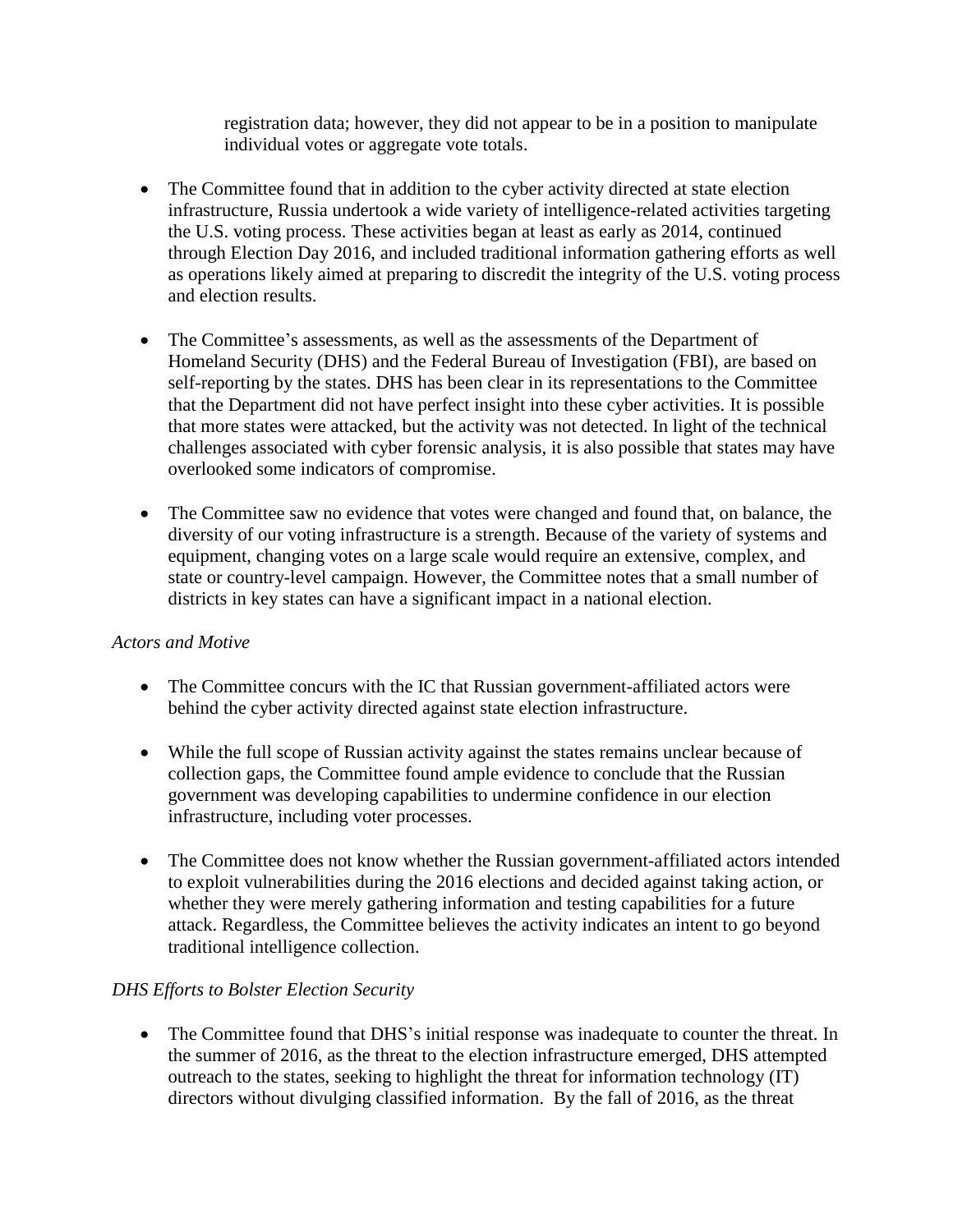became clearer, DHS attempted a more extensive outreach to the states with limited success.

- o At the outset, DHS was not well-positioned to provide effective support to states confronting a hostile nation-state cyber actor.
- o In addition, members of the Obama administration were concerned that, by raising the alarm, they would create the very impression they were trying to avoid––calling into question the integrity of election systems.
- DHS and FBI alerts to the states in the summer and fall of 2016 were limited in substance and distribution. Although DHS provided warning to IT staff in the fall of 2016, notifications to state elections officials were delayed by nearly a year. Therefore, states understood that there was a cyber threat, but did not appreciate the scope, seriousness, or implications of the particular threat they were facing.
	- o Many state election officials reported hearing for the first time about the Russian attempts to scan and penetrate state systems from the press or from the public Committee hearing on June 21, 2017. DHS's notifications in the summer of 2016 and the public statement by DHS and the ODNI in October 2016 were not sufficient warning.
	- o It was not until September of 2017, and only under significant pressure from this Committee and others, that DHS reached out directly to chief election officials in the targeted states to alert the appropriate election officials about the scanning activity and other attacks and the actor behind them. (However, the Committee notes that in the small number of cases where election-related systems had been compromised, the federal government was in contact with senior election officials at the time the intrusion was discovered.)
- The Committee found that DHS is engaging state election officials more effectively now than in the summer of 2016. Although early interactions between state election officials and DHS were strained, states now largely give DHS credit for making tremendous progress over the last six months.
	- o States have signed up for many of the resources that DHS has to offer, and DHS has hosted meetings of the Government Coordinating Council and Sector Coordinating Council, as required under the critical infrastructure designation. Those interactions have begun to increase trust and communication between federal and state entities.
	- o DHS hosted a classified briefing for state chief election officials and is working through providing security clearances for those officials.
	- o An Election Infrastructure Information Sharing and Analysis Center has been established, focused on sharing network defense information with state and local election officials.

*Ongoing Vulnerabilities:*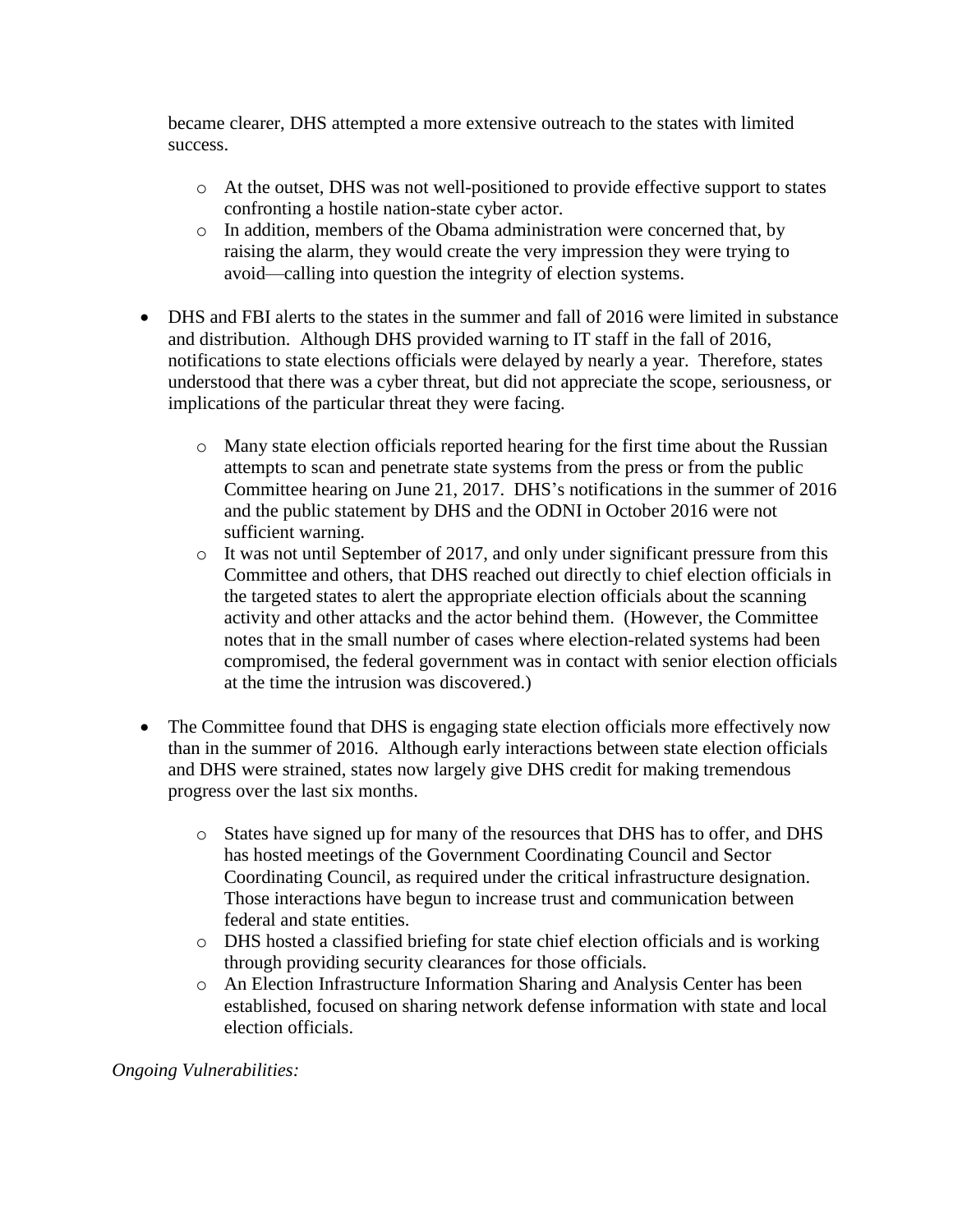Despite the progress on communication and improvements to the security of our election process, the Committee remains concerned about a number of potential vulnerabilities in election infrastructure.

- Voting systems across the United States are outdated, and many do not have a paper record of votes as a backup counting system that can be reliably audited, should there be allegations of machine manipulation. In addition, the number of vendors selling machines is shrinking, raising concerns about supply chain vulnerability.
	- o Paperless Direct Recording Electronic (DRE) voting machines––machines with electronic interfaces that electronically store votes (as opposed to paper ballots or optical scanners)––are used in jurisdictions in 30 states and are at highest risk for security flaws. Five states use DREs exclusively.
- Many aspects of election infrastructure systems are connected to and can be accessed over the internet. Furthermore, systems that are not connected to the internet, such as voting machines, may still be updated via software downloaded from the internet.
	- o These potentially vulnerable systems include some of the core components of U.S. election infrastructure, including systems affiliated with voter registration databases, electronic poll books, vote casting, vote tallying, and unofficial election night reporting to the general public and the media. Risk-limiting audits are a best practice to mitigate risk.
- Vendors of election software and equipment play a critical role in the U.S. election system, and the Committee continues to be concerned that vendors represent an enticing target or malicious cyber actors. State local, territorial, tribal, and federal government authorities have very little insight into the cyber security practices of many of these vendors, and while the Election Assistance Commission issues guidelines for Security, abiding by those guidelines is currently voluntary.

## **Summary of SSCI Recommendations**

The Senate Select Committee on Intelligence has examined evidence of Russian attempts to target election infrastructure during the 2016 U.S. elections. The Committee has reviewed the steps state and local election officials have taken to ensure the integrity of our elections and agrees that U.S. election infrastructure is fundamentally resilient. The Department of Homeland Security, the Election Assistance Commission, state and local governments, and other groups have already taken beneficial steps toward addressing the vulnerabilities exposed during the 2016 election cycle, including some of the measures listed below, but more needs to be done. The Committee recommends the following steps to better defend against a hostile nationstate who may seek to undermine our democracy:

## **1. Reinforce States' Primacy in Running Elections**

 States should remain firmly in the lead on running elections, and the Federal government should ensure they receive the necessary resources and information.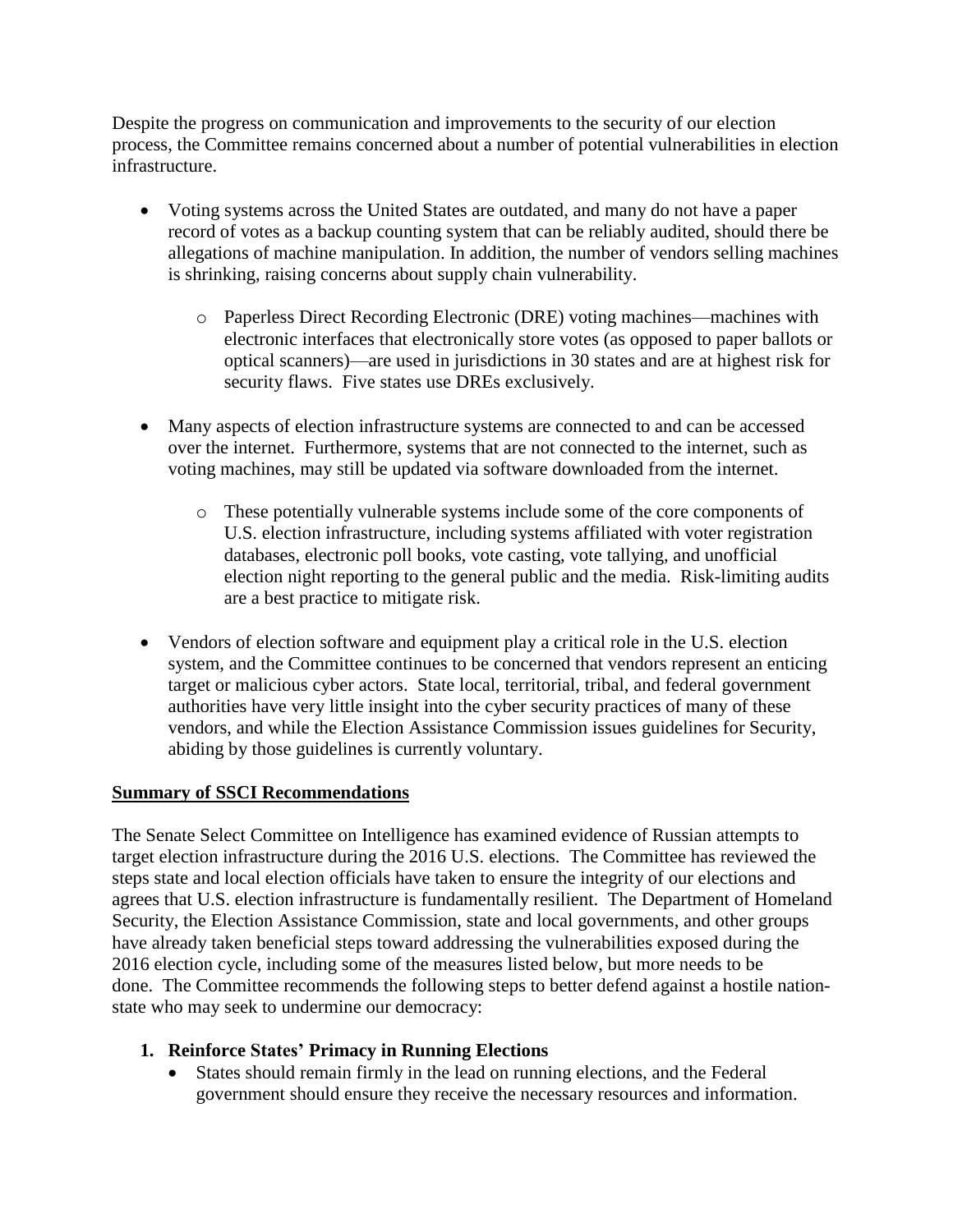# **2. Build a Stronger Defense, Part I: Create Effective Deterrence**

- The U.S. Government should clearly communicate to adversaries that an attack on our election infrastructure is a hostile act, and we will respond accordingly.
- The Federal government, in particular the State Department and Defense Department, should engage allies and partners to establish new international cyber norms.

# **3. Build a Stronger Defense, Part II: Improve Information Sharing on Threats**

- The Intelligence Community should put a high priority on attributing cyberattacks both quickly and accurately. Similarly, policymakers should make plans to operate prior to attribution.
- DHS must create clear channels of communication between the Federal government and appropriate officials at the state and local levels. We recommend that state and local governments reciprocate that communication.
- Election experts, security officials, cybersecurity experts, and the media should develop a common set of precise and well-defined election security terms to improve communication.
- DHS should expedite security clearances for appropriate state and local officials.
- The Intelligence Community should work to declassify information quickly, whenever possible, to provide warning to appropriate state and local officials.

## **4. Build a Stronger Defense, Part III: Secure Election-Related Systems**

- Cybersecurity should be a high priority for those managing election systems.
- The Committee recommends State and Local officials prioritize the following:
	- o Institute two-factor authentication for state databases.
	- o Install monitoring sensors on state systems. One option is to further expand DHS's ALBERT network.
	- o Identify the weak points in the network, including any under-resourced localities, and prioritize assistance towards those entities.
	- o Update software in voter registration systems. Create backups, including paper copies, of state voter registration databases. Include voter registration database recovery in state continuity of operations plans.
	- o Consider a voter education program to ensure voters check registration well prior to an election.
	- o Undertake intensive security audits of state and local voter registration systems, ideally utilizing an outside entity.
	- o Perform risk assessments for any current or potential third-party vendors to ensure they are meeting the necessary cyber security standards in protecting their election systems.
- The Committee recommends DHS take the following steps:
	- o Working closely with election experts, develop a risk management framework that can be used in engagements with state and local election infrastructure owners to document and mitigate risks to all components of the electoral process.
	- o Create voluntary guidelines on cybersecurity best practices and a public awareness campaign to promote election security awareness, working through the U.S. Election Assistance Commission (EAC), the National Association of